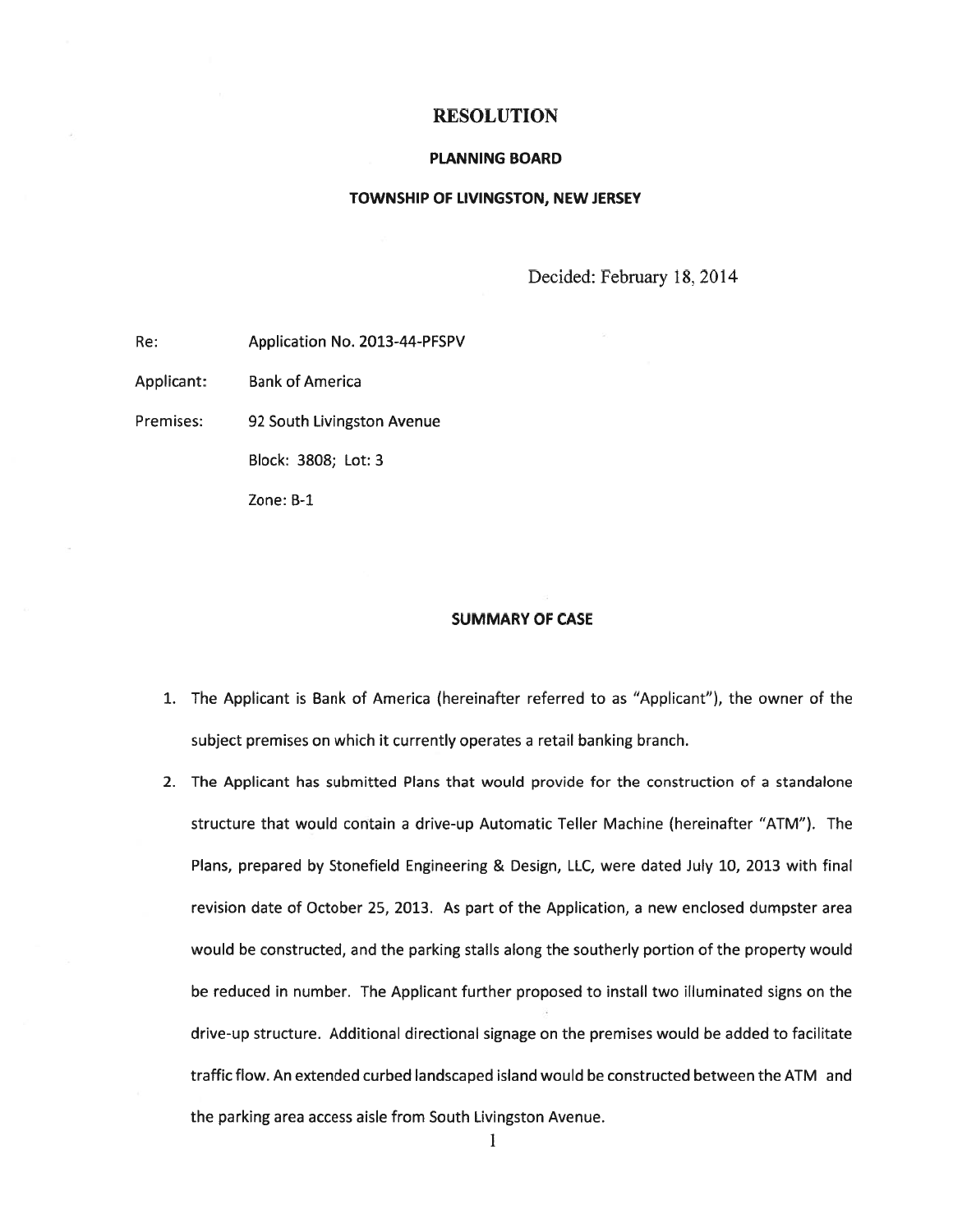- 3. The Applicant was represented by Scott G. Collins, Esq., of the firm Riker Danzig Scherer Hyland & Perretti, LLP. All taxes have been paid and the Applicant has provided proof of notice by publication and by service on all property owners within 200 feet of the premises. A hearing was had before this Board on January 7, 2014.
- 4. The Applicant presented as its only witness Matthew Welch, of Stonefield Engineering and Design, LLC, who was admitted as an exper<sup>t</sup> in professional engineering.
- 5. Member of the public testifying in opposition to the Application was Suzanne Bambo, of 32 Wilson Terrace.

#### FINDINGS OF FACT

1. The subject premises is currently used for the operation of <sup>a</sup> retail bank by the Applicant. The premises consist of nearly 2 acres, has 71 existing parking stalls, 4 driveways, but no drive-up banking facility. It is in the B-1 zone and fronts on South Livingston Avenue. There are residential properties that abut the premises to the rear and on the southerly side. Existing parking area lighting is provided by <sup>4</sup> light poles owned and maintained by Public Service Electric & Gas. The Applicant proposes to add 6 additional light poles, each with <sup>a</sup> height of 25 feet. State regulations require certain minimum levels of lighting for drive-up ATM facilities and the proposed height and location of the light poles would provide the required lighting with no spillover to the adjoining properties. Township Code Section 170-94.A.(6) limits the height of those light poles to 18 feet; so that <sup>a</sup> 7-foot variance is requested. The Applicant proposed the 25-foot height because use of lower light poles would require the placement of more poles and more light fixtures to achieve the minimal light required for the ATM operation. Accordingly, it was presented that the higher light poles would presen<sup>t</sup> <sup>a</sup> better zoning alternative since it would reduce the number of light poles while reducing the intensity of the light at ground level. There would be no negative impact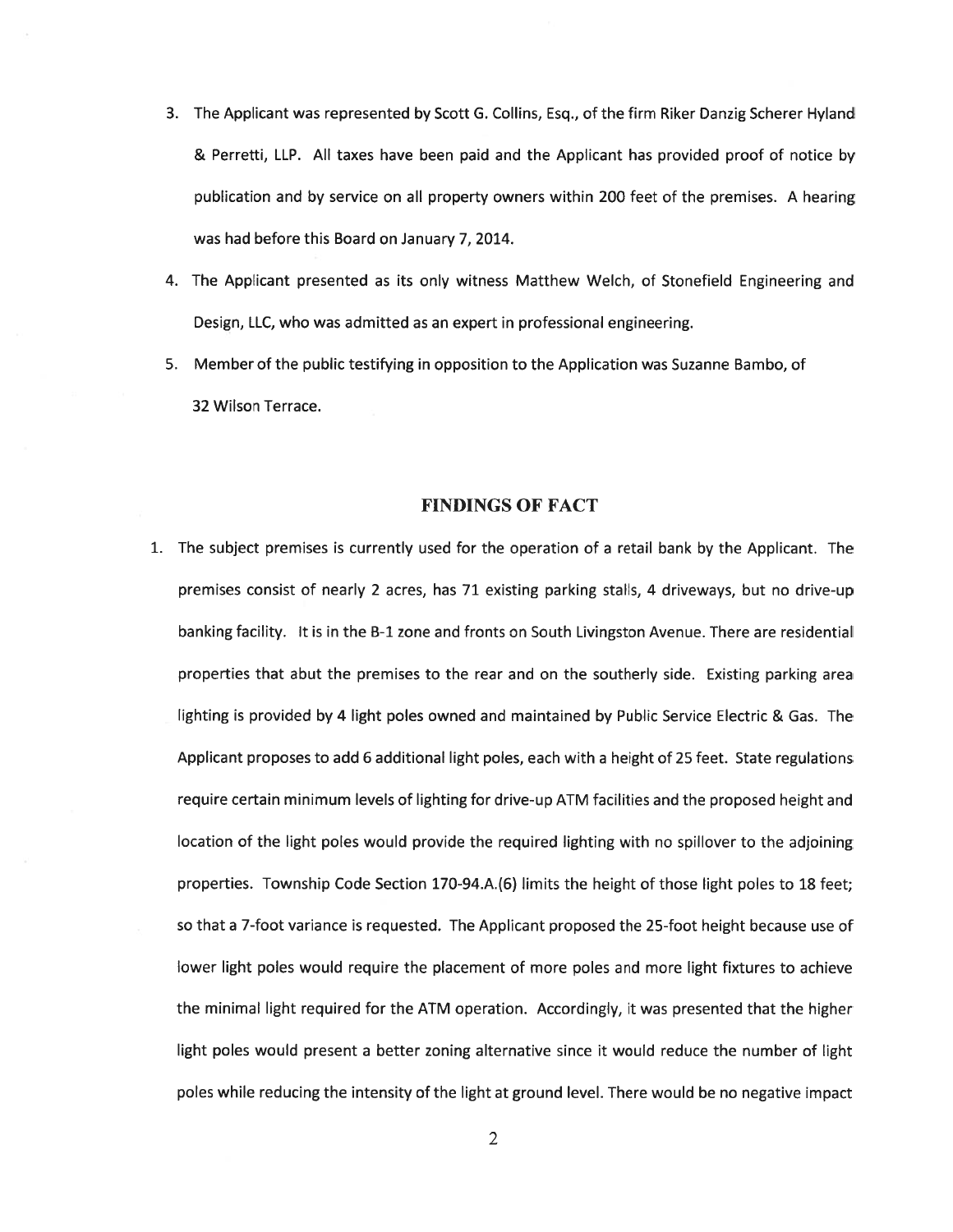to the neighbors, and the Application would not impair the intent and purpose of the zone plan and zoning ordinance.

- 2. To provide screening of the bank property from the adjoining residential properties, the Applicant proposed to make repairs to the existing board-on-board fencing, and asked to be relieved of any obligation to provide landscaping in front of the fencing. During the course of the hearing it was noted that the fencing adjacent to one residential lot was chain link. The ATM would be <sup>a</sup> 24-hour operation, and motor vehicle presence on the premises at night would generate more light from headlights than at present. The Applicant agreed to amend its proposal to provide new 6-foot tall solid wood fencing along all of the residential properties. The provision of such solid fencing makes landscaping in front of the fence unnecessary.
- 3. The Applicant also proposed to construct <sup>a</sup> new trash enclosure area that was to be placed adjacent to the residential properties to the west, but amended the Application to relocate the enclosure to the northerly side of the parking area approximately 45 feet from the property line of Lot 4 and adjacent to the Oak Street driveway. The Applicant agreed that the exterior of the trash enclosure area would match the new fencing to be installed, and that the two parking spaces in front of the enclosure would be signed for employees only.
- 4. The Applicant proposed new directional signage set forth on the Plans (Sheet C8) as signs A and B. The Applicant amended its proposal during the course of the hearing to delete the word "bank" from sign A, thereby making it conforming to the requirements of Township Code Section 170- 94.A.(3). The inclusion of the word "bank" on proposed sign B would require <sup>a</sup> variance as requested by the Applicant. The Applicant submitted as grounds for the variance that the sign was necessary to promote free and safe traffic flow on the premises, and to further distinguish the lane for the ATM from the aisle to the parking area. It contended that there would be no harm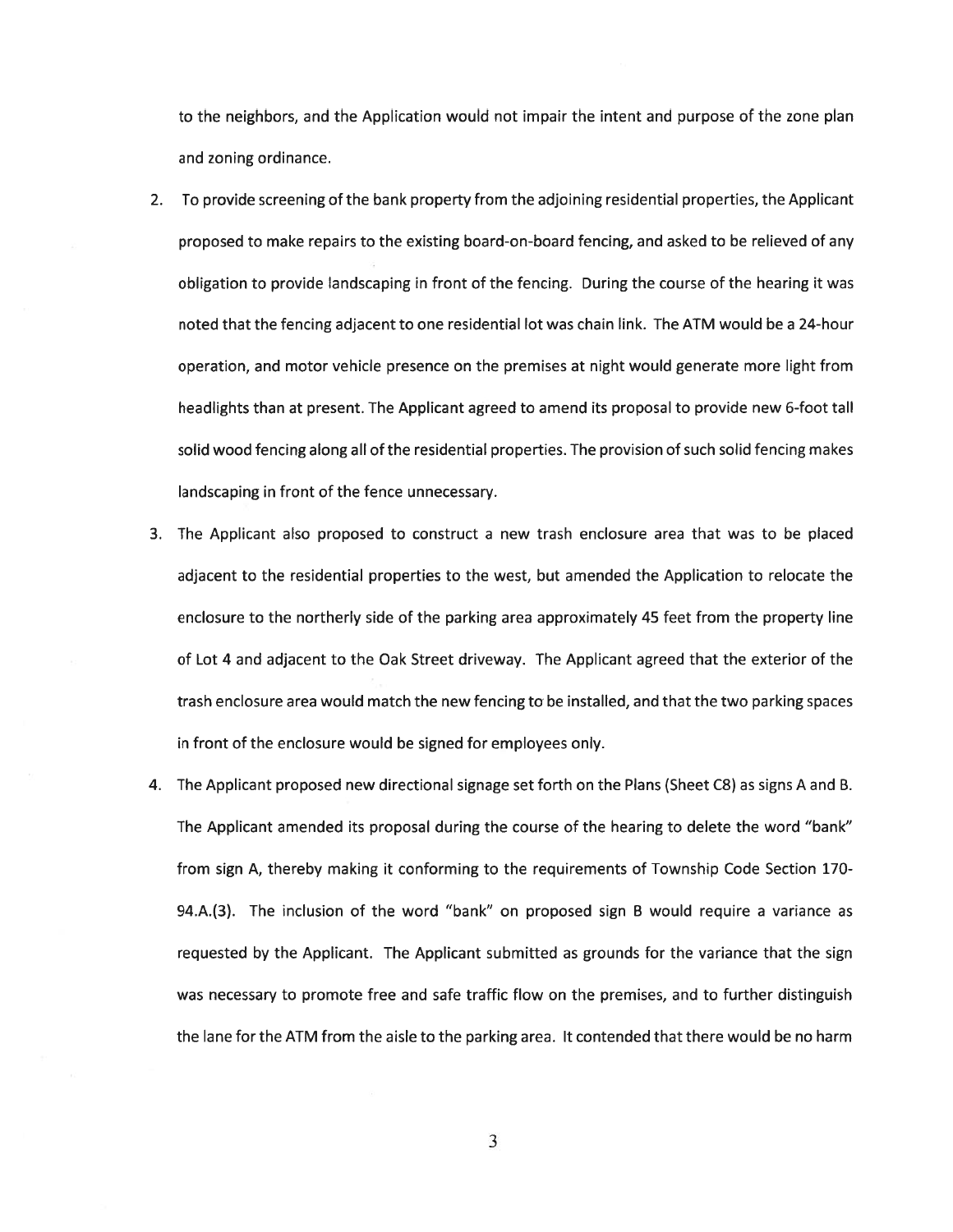to the public good, and that the gran<sup>t</sup> of <sup>a</sup> variance would not impair the intent and purpose of the zone plan or zoning ordinance.

- 5. The Applicant also proposes two internally illuminated signs on the drive-up ATM structure. These proposed signs would identify the ATM location for motorists approaching from the north who would not otherwise have an adequate indication of its presence. Illuminated signs are required because the ATM is accessible 24 hours <sup>a</sup> day. A variance is required for the ATM signs and for their illumination.
- 6. The proposed drive-up ATM structure is requested because none currently exists at this bank. Modern banking trends make <sup>a</sup> drive-up facility <sup>a</sup> necessity as it provides access for banking customers beyond normal banking hours and allows faster and easier access to banking operations. They have become normally and customarily incident and subordinate to retail banks. The proposed ATM aisle would have room to stack up to 4 vehicles, which would be more than sufficient to meet customer demand and would not cause any impairing of traffic flow. The ATM will have voice activated features and it was stipulated that any sound generated by the ATM would not exceed 50 dBa at adjacent residential property lines.
- 7. The Applicant proposes to provide 4 painted directional arrows on pavemen<sup>t</sup> so that traffic would be guided to the exit onto South Livingston Avenue as the primary exit. 46 parking spaces are required. 71 spaces are presently provided. 14 spaces would be eliminated, leaving 57 spaces; exceeding the required 46 spaces.
- 8. The members of the public questioning witnesses or testifying in opposition to the Application indicated concern over light spillage onto their properties, possible noise from ATM speakers, as well as the maintenance of the existing stockade fence on the property. In response, the Applicant agreed to replace all of the fencing along the boundaries with the residential properties with <sup>a</sup> solid wood fence <sup>6</sup> feet in height that would block headlight spillage from

4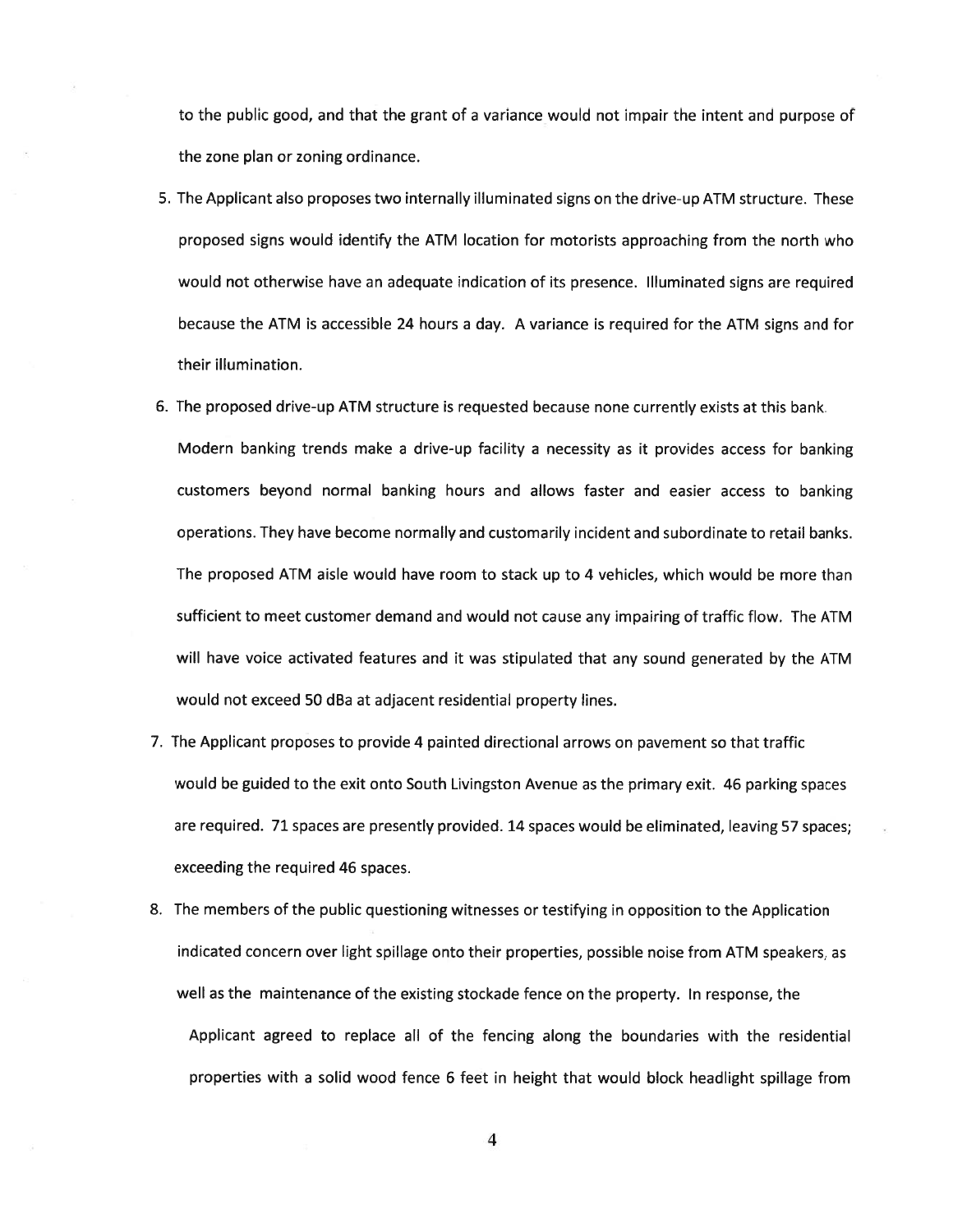vehicles on their site, and to ensure that any sound generated by the ATM will not exceed 50 dBa at residential property lines adjacent to the premises. The Applicant also agreed to review whether the two light fixtures, owned by h Public Service Electric & Gas, that are closest to residences are required. If they are not, Applicant shall amend its contract with the utility to have those two fixtures removed from the service contracted for. If the lighting is required, then the Applicant shall either have them fitted with house shields or have them replaced with shielded lights on lower poles.

- 9. The Applicant also agreed that <sup>a</sup> new Site Plan Sheet #7. "Overall Site Lighting Plan", will be submitted to the Township Engineer and will demonstrate that there will be zero light spillage from the premises to adjacent residential properties.
- 10. Suzanne Bambo, <sup>a</sup> member of the public, testified that in the pas<sup>t</sup> there had been chains closing the driveways from Oak Street and Wilson Terrace at night, The Applicant agreed that if <sup>a</sup> prior development approval required such chains they would be restored.

#### CONCLUSIONS OF THE BOARD

- 1. The Board concludes that the Application as amended during the course of the hearing meets the requirements for Preliminary and Final Site Plan approval which is now granted with the conditions and variances set forth hereinafter.
- 2. The Board grants the variances for the installation of the two internally illuminated signs to be located on the proposed ATM drive-up structure. The Board further approves the variance for the installation of the proposed sign B. Both variances are required from the prohibitions of Township Code Section 170-94.A.(3). The Board finds that the variances are necessary to provide safe and free traffic flow to and on the site, and to provide proper identification of the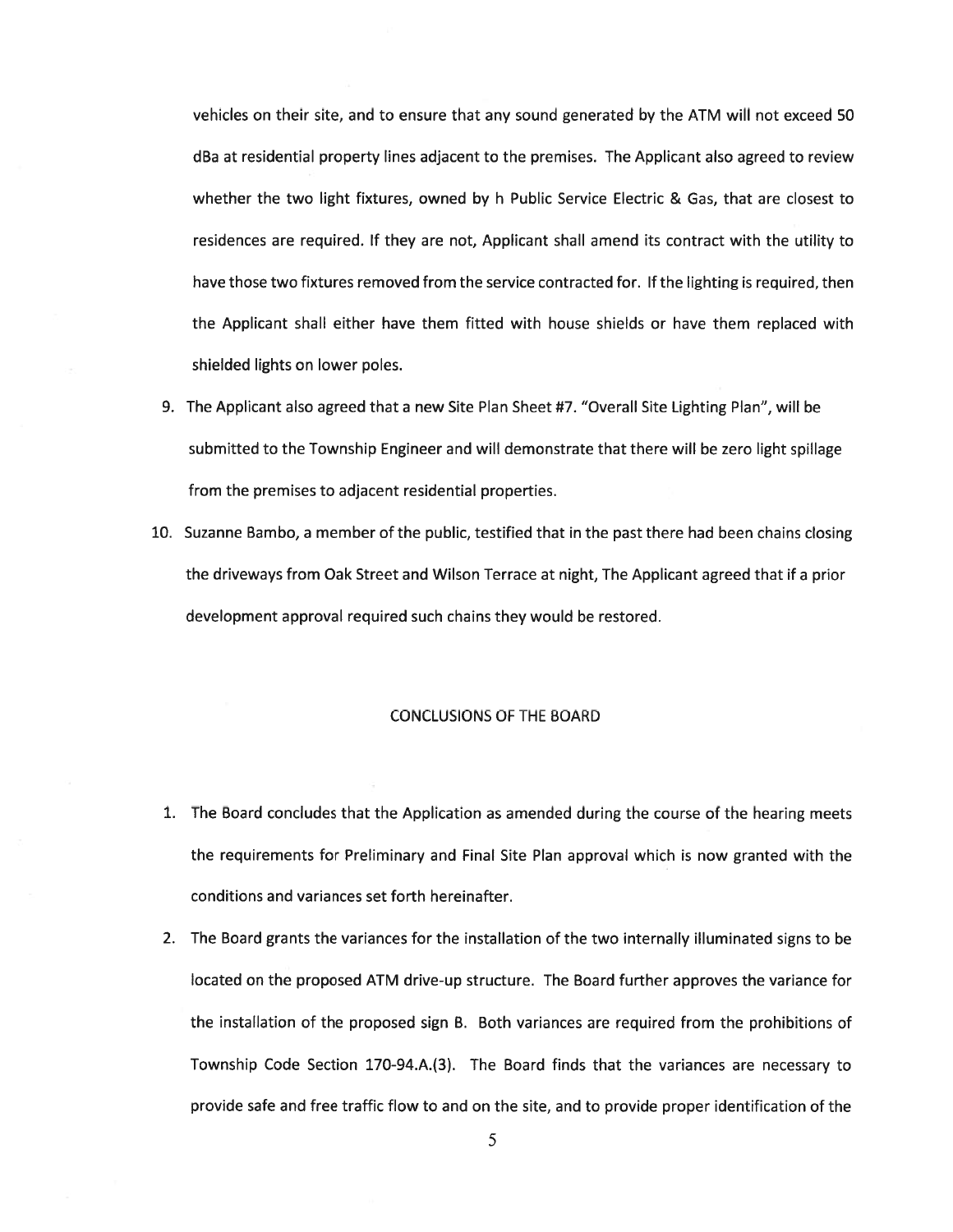ATM facility. The gran<sup>t</sup> of the variances meets the requirements of N.J.S.A. 40:55D-70,c.(2) in that they provide <sup>a</sup> better zoning alternative than required by the Township Code in that they promote proper facility identification and safe traffic flow to and on Site. The gran<sup>t</sup> of the variances will not impair the intent and purpose of the zone plan and zoning ordinance and can be granted without any substantial detriment to the public good in that the benefits of the approval substantially outweigh any detriment, particularly with the modifications to the Plans as made during the course of the hearing.

- 3. The Board also grants <sup>a</sup> variance from the provisions of Township Code Section 170-94.A.(6) to permit the erection of four new light poles at <sup>a</sup> 25-foot height. The Board grants <sup>a</sup> 7-foot variance from the height limitation of 18 feet set forth in said ordinance. The Board finds that the gran<sup>t</sup> of the variance will allow the use of less intense lighting than would result with an 18 foot pole height. The variance can be granted pursuan<sup>t</sup> to the provisions of N.J.S.A. 40:55D-70.c.(2) in that it provides <sup>a</sup> better zoning alternative than the existing ordinance, and will allow less of an impact on the surrounding neighbors so that the benefits of the variance outweigh any detriment. The variance will not impair the intent and purpose of the zone plan or zoning ordinance.
- 4. The Board approves the Application subject to the following conditions as set forth on the record:

A: The Applicant shall submit <sup>a</sup> repor<sup>t</sup> from <sup>a</sup> sound engineer confirming that the sound level from any speakers at the proposed ATM shall not exceed 50 dBa at the property line of adjacent residential lots. Said repor<sup>t</sup> shall be submitted to the Township Engineer for his approval.

B: The word "Bank" shall be removed from proposed sign A as shown on the Plans.

6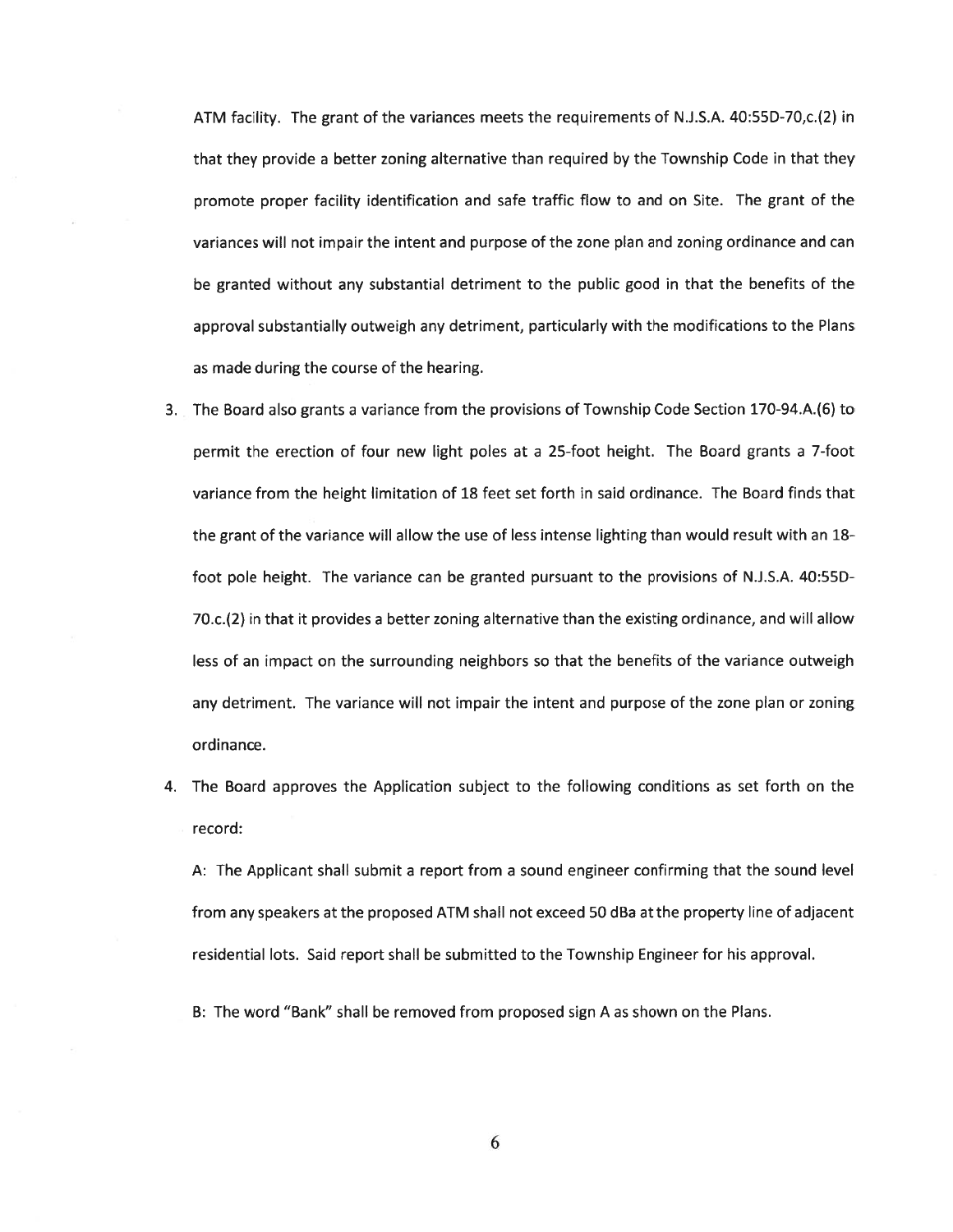C: The Applicant shall remove all existing fencing and install new board fencing along all of the residential property lines. Said fencing shall be 6 feet tall and solid, so that there will be no light spillage through the fence.

D: The trash enclosure shall be relocated to the northerly side of the site and the two parking spaces adjacent thereto shall be signed for employee use only. The enclosure shall match the new fencing.

E: The Applicant shall review whether the two light fixtures, owned by Public Service Electric & Gas, that are closest to residences are required. If they are not, Applicant shall amend its contract with the utility to have those two fixtures removed from the service contracted for. If the lighting is required, then the Applicant shall either have them fitted with house shields or have them replaced with shielded lights on lower poles.

F: The Township Engineer shall review existing Township records, to determine whether chains that closed the driveway entrances at Oak Street and Wilson Terrace after normal business hours were required by <sup>a</sup> prior Township Resolution, and, if so, the Applicant shall have such chains replaced and maintained as required.

G. The Applicant shall prepare, and submit to the Township Engineer for approval, <sup>a</sup> new Site

Plan Sheet #7. "Overall Site Lighting Plan", that shall demonstrate that there will be zero light spillage from the premises to adjacent residential properties.

H. Numbers 3, 6, 8, 10, 11, 18 and 19 of the attached Model Conditions of Approval are incorporated herein.

I. Conditions A, E, and G above and Model Conditions of Approval 6 and 11 shall be met before any permits are issued.

7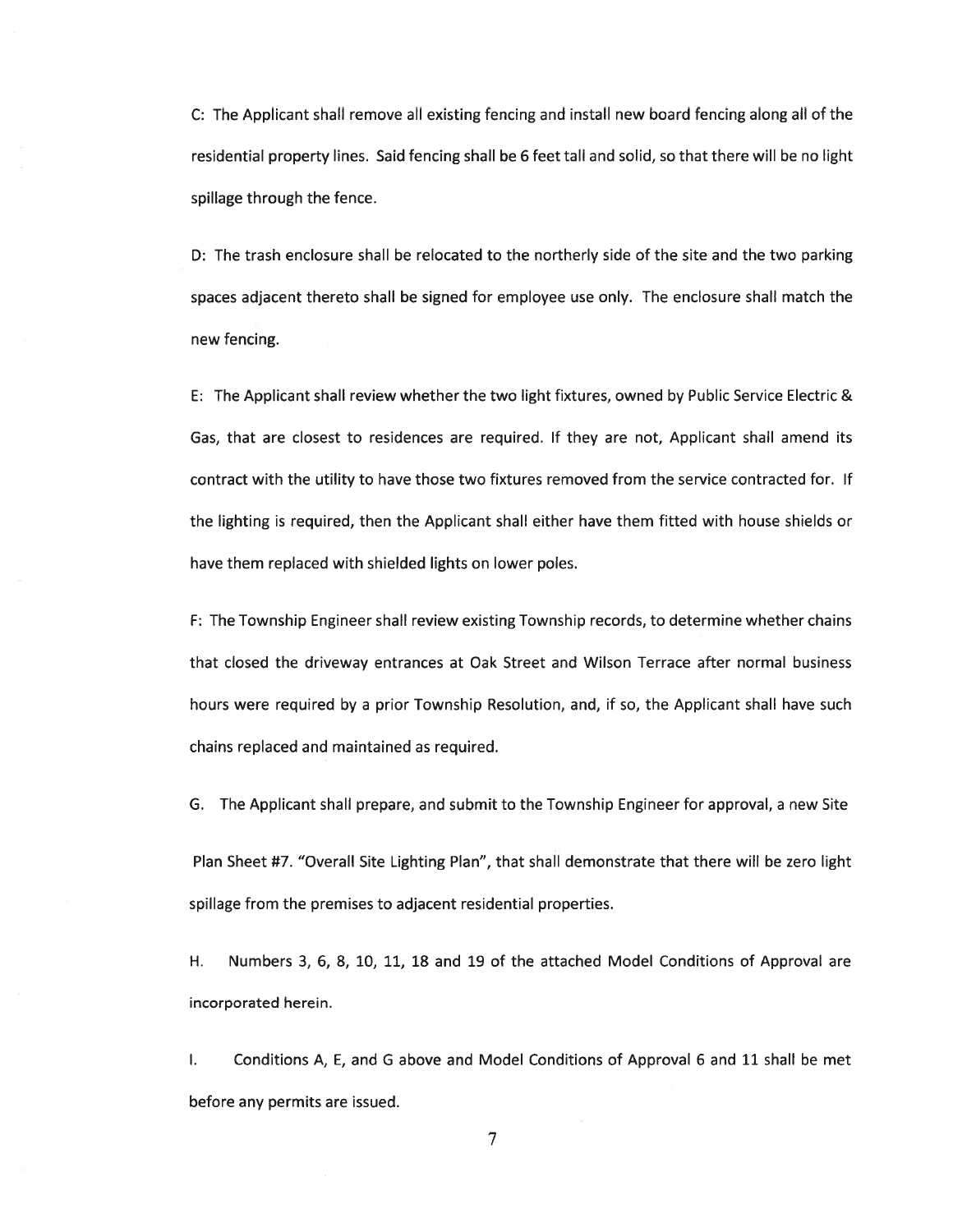NOW THEREFORE, for the reasons set forth herein and as stated on the record by the Members of the Planning Board of the Township of Livingston, and consistent with the proofs and testimony presented at the hearing, it is resolved that the Board does hereby approve and gran<sup>t</sup> the Application for Preliminary and Final Site Plan with variances, as set forth herein, subject to the terms and conditions set forth herein.

Peter M. Klein, Chairman

I hereby certify this to be <sup>a</sup> true and accurate copy of the Resolution adopted by the Planning Board of the Township of Livingston on Februaryl8, 2014 wherein Board Members Dinar, Kimmel, Klein, Meade, Santola, Alternate No. 1 Alvarez (in place and stead of Member Anthony) and Alternate No, 2 Wishnew (in place and stead of member Ratner) voted in favor of the Application; they being all of the Members presen<sup>t</sup> and eligible to vote..

ODme!

Jackie Coombs Hollis, Secretary

### PLANNING BOARD, TOWNSHIP OF LIVINGSTON

Model Conditions of Approval (As Amended through February 12, 2013)

Every application turns on its own facts and is judged on its own merits. Listed below are models of conditions which may be considered "standard". A standard can be tailored to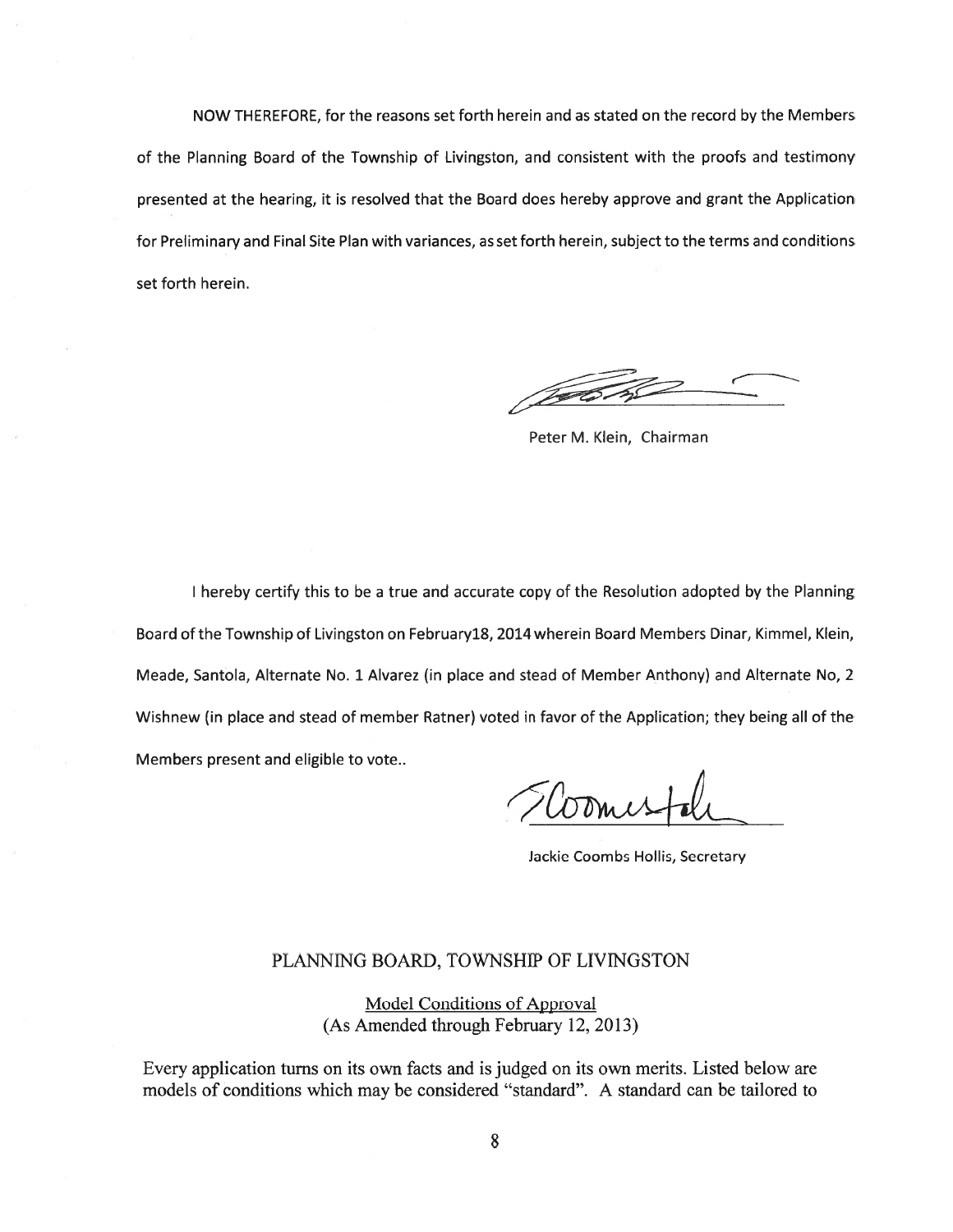specific circumstances, and may not always apply. Other or additional conditions may be tailored for any application.

### 1. Architecture

- a. Rooftop ancillary structures and equipment (other than alternative small energy systems and communications equipment) shall be screened by material compatible with the exterior finish of the building and matching the exterior color of the building as closely as possible.
- b. Enclosures of trash bins, recycling bins or dumpsters shall be of the same type of materials and the same color as the exterior finish of the building.

## 2. Blasting

In the event that blasting be necessary on the Site, the following conditions shall apply in addition to all requirements of federal law or regulations:

- a. All blasting operations shall be performed in strict compliance with N.J.S.A.  $21:1A-128$  et seq. and N.J.A.C. 12:190-1.1 et seq., or superseding requirements.
- b. A pre-blast inspection of all structures on all properties adjacent to the Site or within 200 feet of the intended blasting location (whichever is the greater distance) shall be conducted at Applicant's expense. It shall be conducted no more than 60, nor less than 30, days before blasting commences. A written repor<sup>t</sup> of the inspection results shall be provided to the owner of each structure inspected within 10 days after completion of the inspection.
- c. Blasting shall occur only between 10:00 a.m. and 3:00 p.m. on Monday through Friday. Blasting during other hours may be permitted, temporarily, by the Township Engineer upon his finding that <sup>a</sup> condition constituting an emergency exists and necessitates such permission.
- d. Applicant shall coordinate all blasting with the Livingston Police and Fire Departments. If traffic control is required, it shall be provided at Applicant's expense.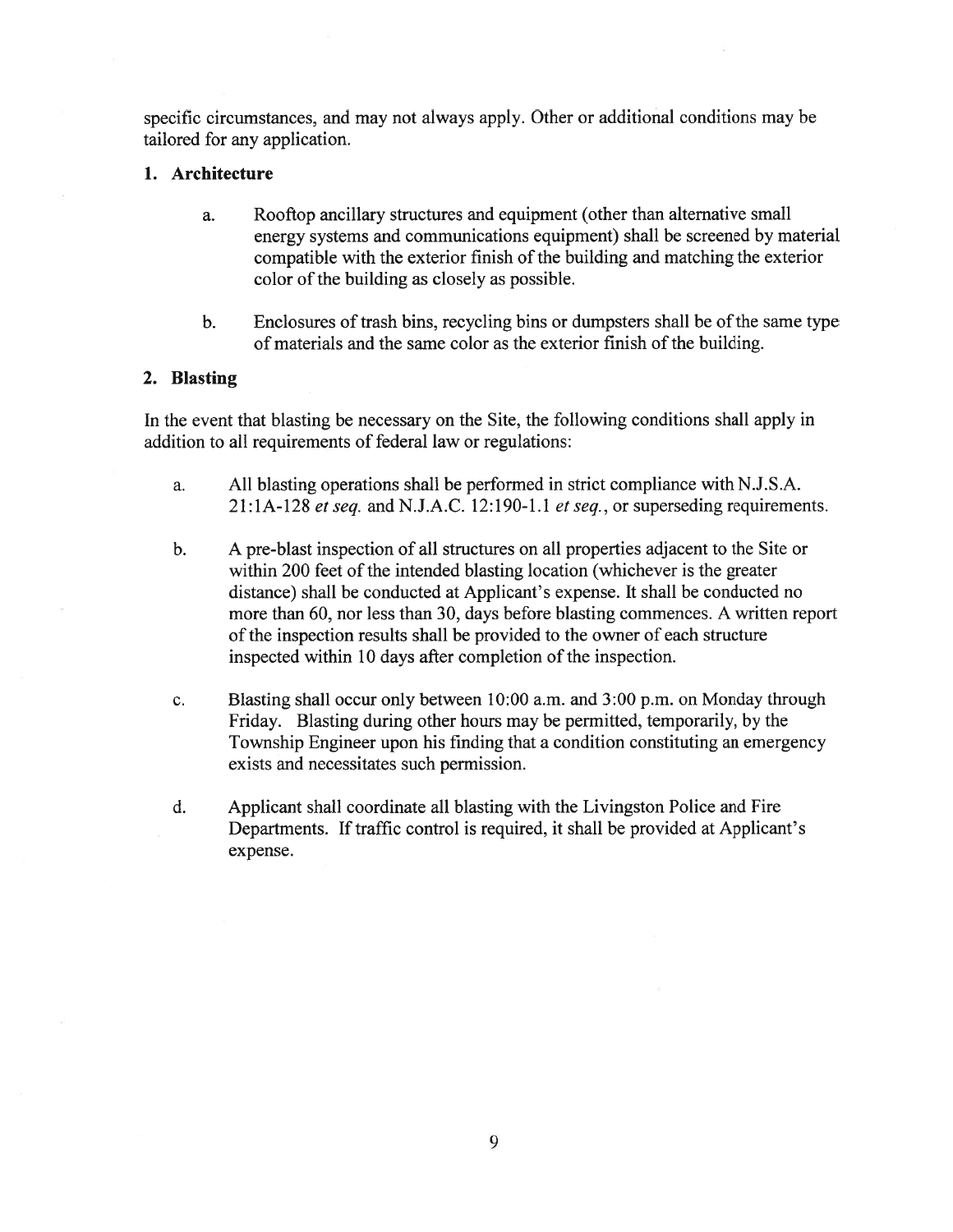- e. Applicant shall give the Township Engineer, the Chief of Police, the Fire Chief, and all owners of structures required to be inspected under "b" above, written notice of scheduled blasting operations to be received not less than 20 days, nor more than 40 days, prior to their commencement. If scheduled blasting operations are delayed or suspended they shall not be resumed until new notice has been given and received. All notices shall include the name and telephone number of Applicant's representative for purposes of receiving and responding to questions and comments.
- f. These conditions do not supersede any requirements of law or regulation that are more strict or restrictive.

### 3. Cleanliness During Demolition or Construction

- a. At the close of each work day the Site shall be thoroughly cleaned and all trash and construction debris, including that within buildings under construction, shall be placed in covered dumpsters. Dumpsters shall be removed from the Site, and replaced, before they overflow.
- b. Not less often than weekly, and whenever else required by the Construction Official or the Township Engineer, the public streets adjacent to the Site shall be manually or mechanically broom swep<sup>t</sup> to remove dirt, mud or debris originating from the Site and located within 500 feet of the Site.
- c. Dust suppression methods acceptable to the Construction Official and the Township Engineer shall be utilized on the Site.

## 4. Deeds & Easements

- a. All conditions of approval that are continuing conditions shall be set forth within all deeds executed with regard to the Site.
- b. All deeds, easements, dedications or restrictions required by this approval shall be subject to review and approval by the Board Attorney prior to signing and shall be filed for recordation after such approval. The Applicant shall submit proof of such recordation to the Board Secretary, the Township Engineer and the Construction Official prior to the issuance of any permits.

## 5. Detention Basins

a. Stormwater managemen<sup>t</sup> basins shall be established on lots created for that purpose only. No structures that are not an approved par<sup>t</sup> of the stormwater managemen<sup>t</sup> system shall be erected on any such lot. Such basins, together with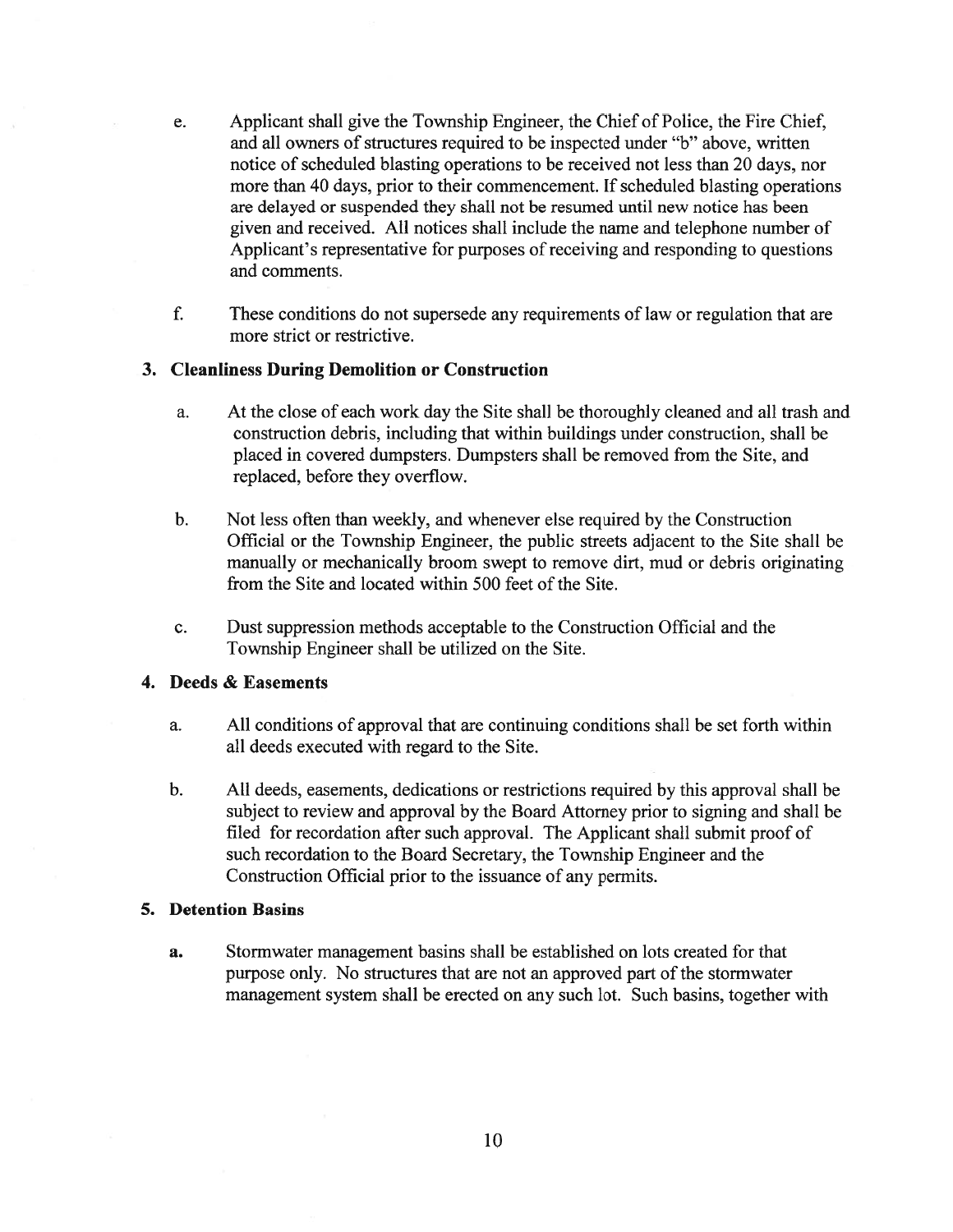their required landscaping and fencing, shall be completed, and shall have been inspected and approved by the Township Engineer, prior to issuance of the first Certificate of Occupancy.

- b. If the approval of the Application calls for title to such a lot to be transferred to the Township; at such time as the Township accepts any new streets or roads on the Site, title to the lot shall be conveyed to the Township provided that the Township Engineer is then satisfied that the basin has been constructed in full compliance with all applicable requirements. The deed conveying such title shall be subject to prior approval by both the Board Attorney and the Township Attorney.
	- c. A maintenance plan meeting the requirements of the Residential Site Improvement Standards or the Township's Stormwater Control Ordinance, or both, as applicable, shall be prepared by Applicant and shall have received the approval of the Township Engineer prior to issuance of any construction permit. Any future revisions to the maintenance plan shall not become effective until the Township Engineer's approval shall have been obtained.
	- d. Unless maintenance of the basin is assumed by the Township or <sup>a</sup> public agency as its direct responsibility, (1) the maintenance plan and any future revisions of it shall be recorded upon the deed of record for the property in terms approved in advance by both the Board Attorney and the Township Attorney; and, (2) the Applicant shall provide <sup>a</sup> performance bond for such maintenance, including landscaping and cleanliness.

### 6. Final Plans

Prior to the issuance of any Township permit for demolition of any structure, preparation of the Site, or construction of any improvement:

- a. The full text of all of the conditions of this approval, and all plan changes agreed to in the course of the hearing, shall be set out on final plans submitted to the Construction Official, the Township Engineer and the Board Secretary; and
- b. Such final plans shall have been reviewed by the Board Secretary or the Board's Planning Consultant for determination of whether the plans conform to the Board's approvals and shall then have been signed by the Board Chairman, the Board Secretary and the Township Engineer.
- c. Such final plans shall comply with the Uniform Construction Code and the Barrier Free Subcode as then in force in the State of New Jersey. If, during performance of work pursuan<sup>t</sup> to the Board's resolution and permits that have been issued, field conditions indicate need for change(s),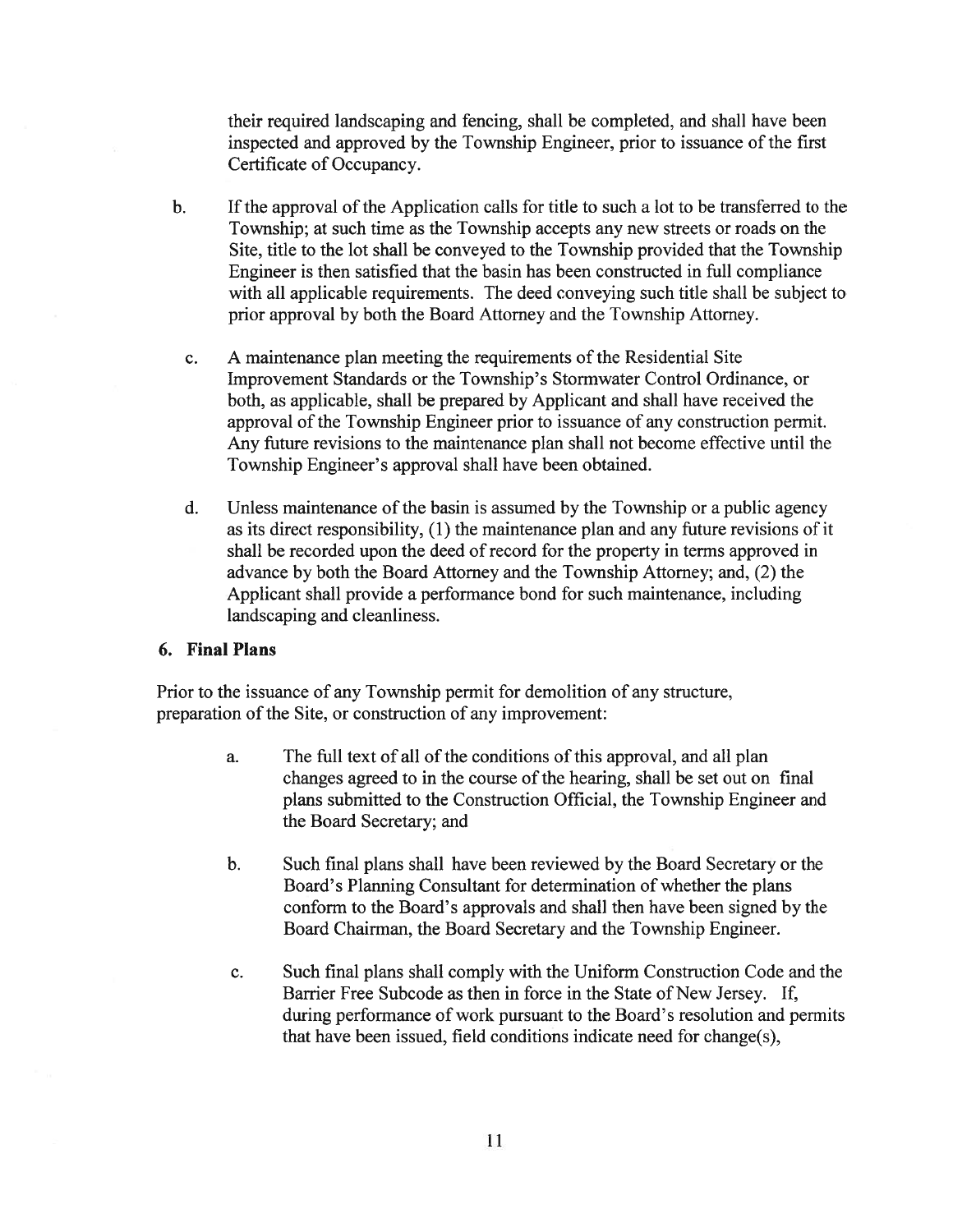such need shall be called to the attention of both the Construction Official and the Township Engineer for approval of any such change before it is implemented. If any such change is significant, permission to amend the Site Plan may have to be sought from the Planning Board. Until all requirements under approved plans and the Uniform Construction Code, including accessibility requirements, have been completed or bonded, any certificates of occupancy issued shall be temporary certificates only.

## 7. Flood Hazards

- a. Insert on the final site plan and/or subdivision map <sup>a</sup> metes and bounds description of all flood hazard areas located on the Site.
- b. Insert in all deeds for individual lots that contain or are adjacent to flood hazard areas, and on the preliminary and final subdivision maps or plats, the following covenant: "The lands designated herein contain flood hazard areas. There shall be no disturbance of any kind as to any flood hazard area unless permitted by N.J.D.E.P. pursuan<sup>t</sup> to the Flood Hazard Control Act, N.J.S.A. 58:16A-50 et. seq. or superseding requirements."

## 8. Guarantees and Bonds

- a. The approval of this Application is subject to the posting, with terms acceptable to the Township Engineer, of any and all required performance guarantees, bonds, soil erosion and sediment control approvals, and any other requirements of Township ordinances prior to the issuance of any permits for commencement of site preparation or construction.
- b. This approval is also conditioned upon the Applicant's providing, prior to issuance of the first Certificate of Occupancy, <sup>a</sup> performance guarantee acceptable to the Township Engineer for any aspects of the approved landscaping or fencing that has not been completed by the time of issuance of such certificate.

## 9. Landscaping & Environmental Protection

- a. All deciduous trees planted shall have <sup>a</sup> caliper of not less than 2.5 inches measured at <sup>a</sup> height of 4.5 feet above ground level. All evergreen trees planted shall have <sup>a</sup> height of 6.0 to 8.0 feet.
- b. Street shade trees shall be <sup>p</sup>lanted as required by Township Code § 170-72 and shall not be included in the calculation of Replacement Trees required by the Trees Ordinance.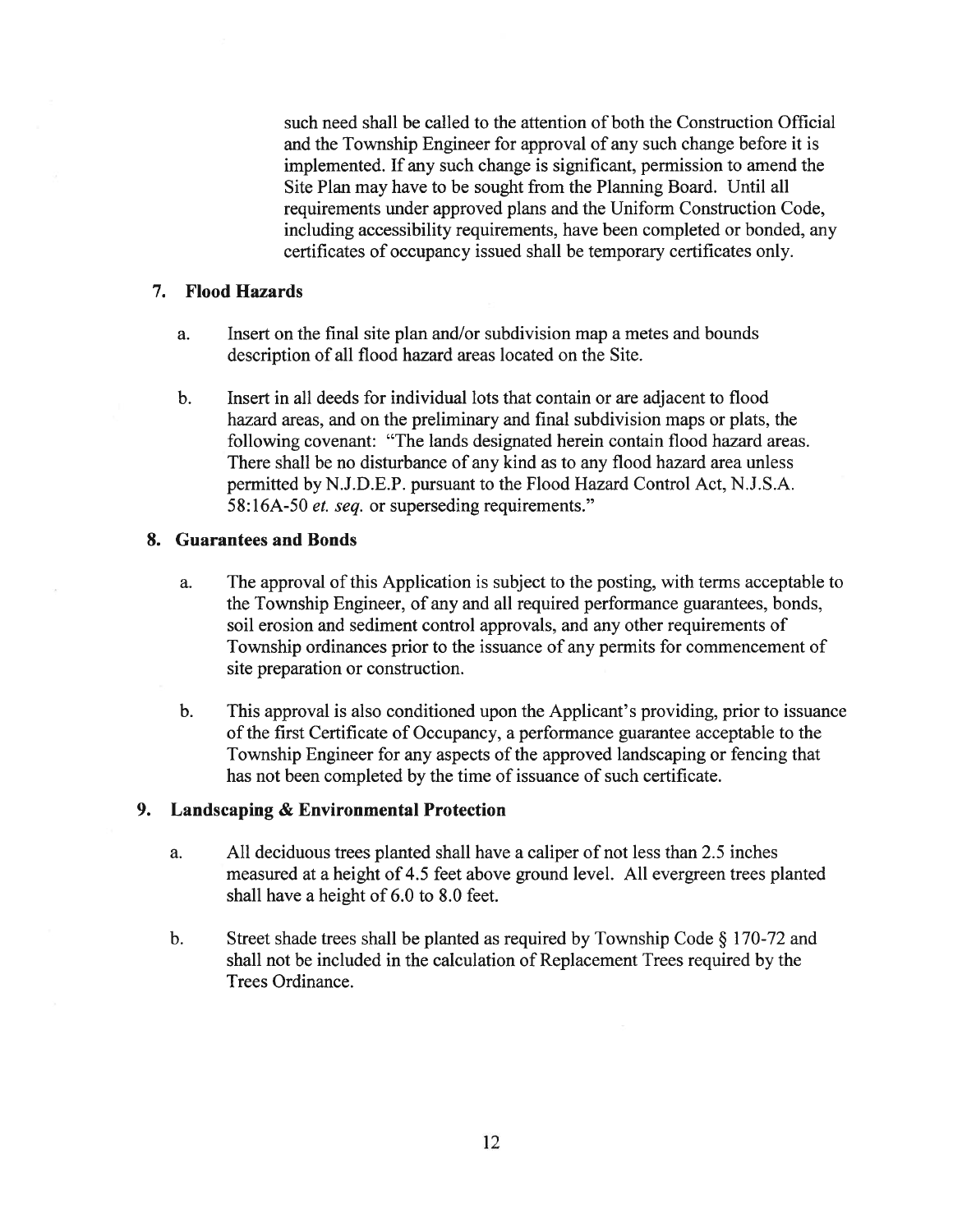c. Any tree or other planting installed in accordance with the plans which dies shall be replaced, within the current or next planting season, in kind and at the same size as it had reached at the time of death; excep<sup>t</sup> that if it died more than three years after planting its replacement need not be larger than the size it had reached three years after planting. The same replacement requirements shall apply to any tree or other planting installed in accordance with the plans if subsequently removed because of damage or disease.

d. No tree existing on the Site at the time of filing of the application shall be removed unless removal is approved under the Trees Ordinance or by this Board. Every existing tree to be preserved shall be tagged and shall be shown on the Site Plan or Subdivision Plan. During site preparation and during construction, each such tree shall be protected by snow fencing or <sup>a</sup> more substantial means approved by the Construction Official. No soils, excavated materials, or any construction equipment or building materials, shall be stored or operated within <sup>a</sup> root protection zone that shall be the greater distance of (i) the crown drip line, or (ii) <sup>a</sup> distance equal to caliper multiplied by one (1) foot, (but never less than eight (8) feet from the trunk of <sup>a</sup> tree to be preserved), or anywhere else where such soil or materials can adversely affect the health of trees to be preserved. All work done within the root protection zone shall be accomplished with hand tools.

- e. The grade of land located within the root protection zone shall not be raised or lowered more than three (3) inches unless compensated for by welling or retaining wall methods; but in no event shall welling or retaining walls be installed less than eight (8) feet from the trunk of <sup>a</sup> tree.
- f. During site preparation or construction, no fuel storage, and no refueling, maintenance, repair or washdown of construction vehicles or equipment, shall occur within fifty (50) feet of any tree to be preserved.
- g. Any provision of the Trees Ordinance, Chapter 306 of the Code of the Township of Livingston, that establishes <sup>a</sup> conflicting standard or requirement shall control.
- h. No mulch shall be placed, or allowed to accumulate, within six inches of the trunk of any tree or shrub planted on the Site in compliance with this resolution. Mulch shall not be applied, or allowed to accumulate, elsewhere within the drip line of the tree or shrub to <sup>a</sup> depth in excess of four inches.

## 10. Noise

a. No site preparation, demolition or construction activity shall be performed on the Site on Sundays, or before 7:30 a.m. or after 5:00 p.m. on weekdays, or before 9:00 a.m. or after 5:00 p.m. on Saturdays or federal holidays.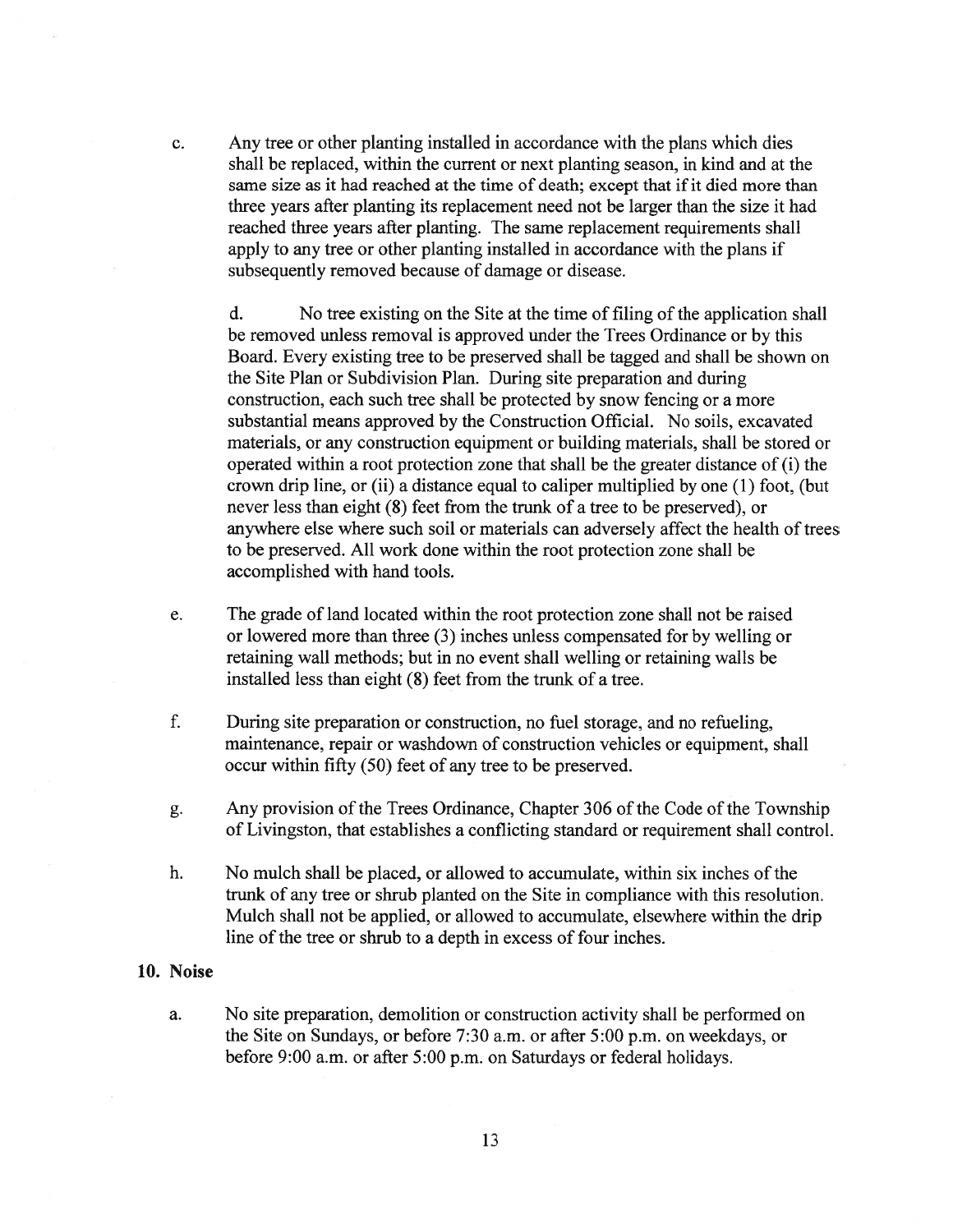- b. All vehicles and motorized machinery operated on the Site shall be equipped with properly operating mufflers.
- c. No site preparation, demolition or construction activity (other than authorized blasting) shall produce, at the property line, (i) continuous airborne sound at <sup>a</sup> sound level in excess of 65 dBa, or which has an octave band sound pressure level in decibels which exceeds the standards provided in 32 N.J.R. 2230 et. seq., or (ii) impulsive sound in air which has <sup>a</sup> peak sound pressure level in excess of 80 decibels, or (iii) impulsive sound in air which repeats more than four times in any hour and has <sup>a</sup> peak sound pressure level in excess of 50 decibels.
- d. Relief from these noise conditions may be permitted, temporarily, by the Township Engineer upon his finding that <sup>a</sup> circumstance constituting an emergency exists and necessitates such permission.

## 11. Other Governmental Approvals

- a. Applicant shall comply with all applicable Federal, State and local laws and regulations and obtain any other governmental approvals required for implementation of this application as approved. If any other governmental agency or authority grants <sup>a</sup> waiver of or variance from any law, rule or regulation, or imposes any condition or requirement, which affects this approval or any of the conditions contained herein, then this Board shall have the right to review such action as it relates to this Board's approval or conditions and to modify, amend or revoke its approval and/or conditions.
- b. No Township permit for demolition of any structure, or preparation of the Site or construction of any improvement shall be issued until proof of reques<sup>t</sup> for such required approvals and any action thereupon, shall have been presented to the Construction Official and the Board Secretary by the Applicant.

## 12. Paving and Sidewalks

- a. Applicant shall install the top course of street paving:
	- (1) For residential development not later than the earlier of three (3) years after the issuance of the first Certificate of Occupancy or three (3) months after fifty percent (50%) of residential units have received Certificates of Occupancy.
	- (2) For non-residential or mixed-use development, prior to issuance of the first Certificate of Occupancy.

b. All manholes, catch basins, and driveway curbs shall be ramped until the top course of street paving has been installed.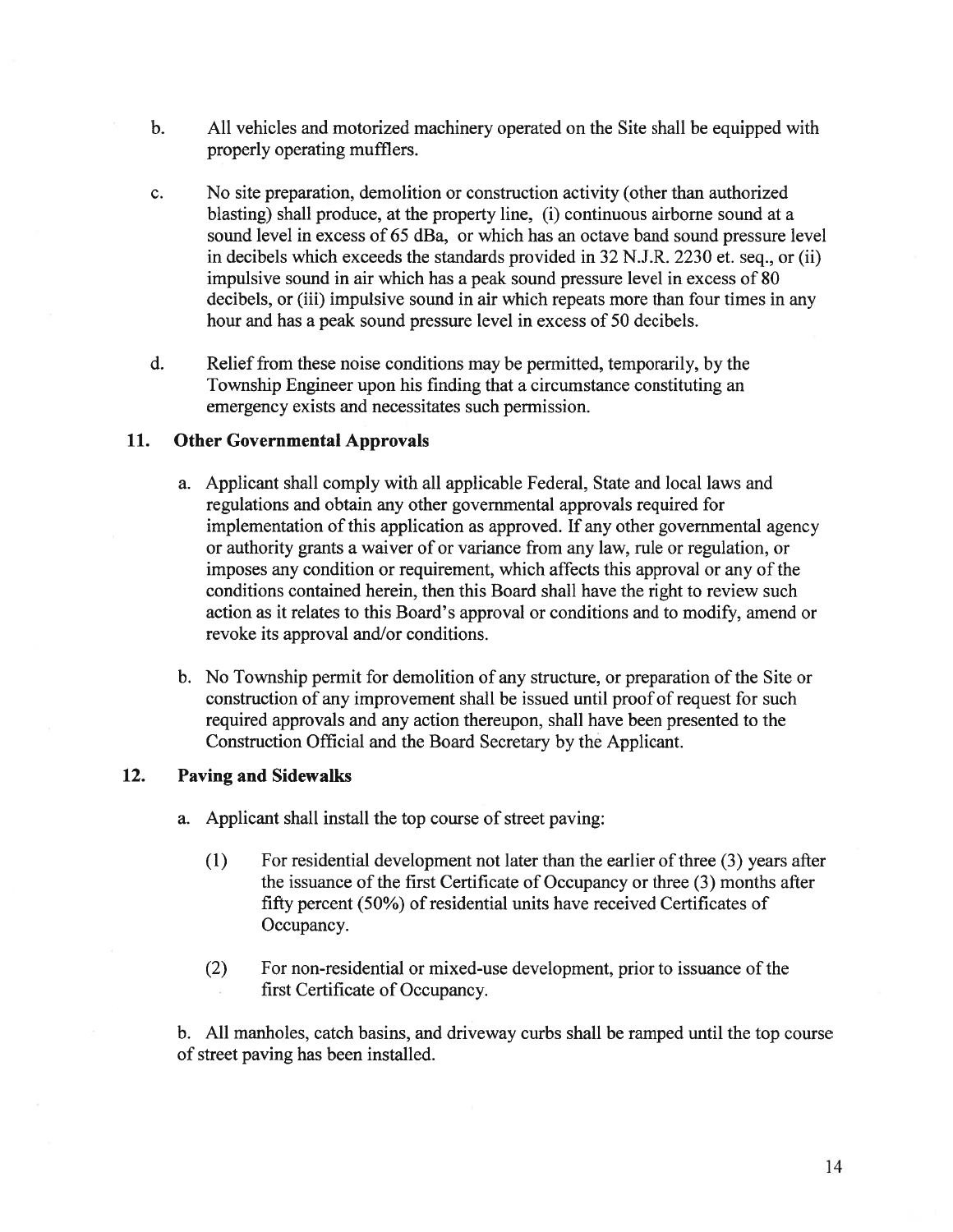c. All sidewalks shall be constructed of concrete or of non-asphalt payers and shall be not less than four feet wide in <sup>a</sup> residence district or five feet wide in the Business Improvement District. Existing sidewalks that do not meet prior Township Code requirements shall be replaced to the standard for the new sidewalks.

## 13. Signs

The Board retains jurisdiction over any and all signs until the final Certificate of Occupancy has been issued.

# 14. Traffic and Parking Safety and Enforcement

- a. At the time of applying for <sup>a</sup> building permit the Applicant shall submit proof of having filed <sup>a</sup> written reques<sup>t</sup> pursuan<sup>t</sup> to, and in accordance with, N.J.S.A. 39:5A-l, requesting that N.J.S.A. 39:1-1 et seq. be made applicable to the roads, streets, driveways, parking areas, etc. within the Site. The Applicant shall provide proof of the governmental action on such reques<sup>t</sup> to the Construction Official prior to issuance of the final Certificate of Occupancy.
- b. Lines of sight established for entrance and exit driveways of the Site shall be shown on the as-built site plans, and no structures, trees or plants that would interfere with such lines of sight shall be pennitted at any time.
- c. All traffic and parking provisions in the approved site plans or otherwise required by the Board's resolution shall be accomplished prior to issuance of the first Certificate of Occupancy.
- d. The Applicant shall comply with State law and applicable Township ordinances regarding handicapped parking and shall maintain such spaces and all the traffic and parking signage and markings on the Site in good order and repair.

# 15. Utilities for Site Plans and Major Subdivisions

Applicant shall construct all utilities underground as required by law, and shall submit to the Engineering Department <sup>a</sup> written instrument from each serving utility evidencing full compliance with this condition and with Township Code §170-73.A.(17) before issuance of any Certificate of Occupancy.

# 16. Wetlands

- a. Applicant shall insert on the final subdivision map and/or site plan <sup>a</sup> metes and bounds description of all wetlands, wetlands transition areas, and buffers on the Site.
- b. Where applicable, each deed for <sup>a</sup> lot, and the subdivision plat, shall contain the following language: "The lands designated herein contain wetlands and wetlands transition areas. There shall be no disturbance of any kind as to any wetlands or